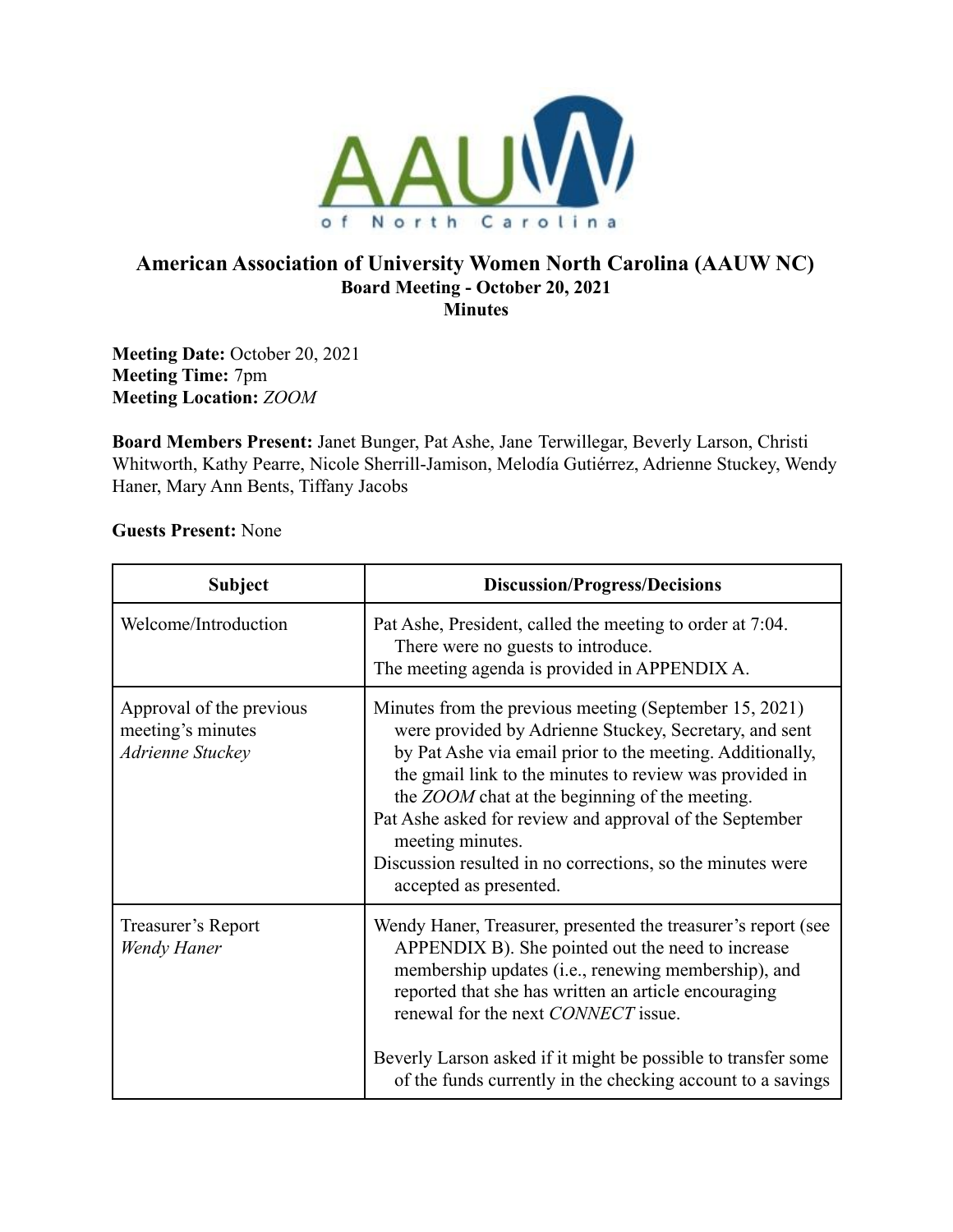|                                                          | account that would earn some interest.<br>Kathy Pearre seconded the motion, and the board voted<br>unanimously to approve the decision in principle.<br>Discussion about recommended amounts for each account<br>followed:<br>Regarding the amount, Wendy Haner suggested<br>leaving \$5,000 in the checking account and<br>transferring the rest to a new savings account. Jane<br>Terwillegar noted that interest rates are very low at<br>this moment, so the value may be limited. Wendy<br>will take the next month to investigate fees and rates<br>and report back in the next monthly meeting. At that<br>time, we will invite another motion to specify the<br>amount to be moved to a savings account.                                                                                                                                                                                                                                                                                                                                                                                                                                                                                                                                                                                                                                                                                  |
|----------------------------------------------------------|---------------------------------------------------------------------------------------------------------------------------------------------------------------------------------------------------------------------------------------------------------------------------------------------------------------------------------------------------------------------------------------------------------------------------------------------------------------------------------------------------------------------------------------------------------------------------------------------------------------------------------------------------------------------------------------------------------------------------------------------------------------------------------------------------------------------------------------------------------------------------------------------------------------------------------------------------------------------------------------------------------------------------------------------------------------------------------------------------------------------------------------------------------------------------------------------------------------------------------------------------------------------------------------------------------------------------------------------------------------------------------------------------|
| <b>Executive Committee Report</b><br>Pat Ashe, President | Pat Ashe asked Janet Bunger, Branch Advocate, to report on<br>upcoming officer elections. Janet reported:<br>A treasurer and vice-president will be up for election<br>this year. The job descriptions don't yet exist, but the<br>current officers for both positions have been asked to<br>draft those.<br>The bylaws do not specify the details of the creation<br>of a nominating committee. However, the bylaws do<br>call for a President's Council, made up from all the<br>Presidents from all the Branches to create a<br>Nominating Committee process. Janet Bunger and<br>Pat Ashe recommend that this current group of<br>branch Presidents be responsible to create a process<br>for the functioning of a nominating committee for<br>candidates for elections to vet any submitted names<br>for candidates.<br>Janet Bunger and Pat Ashe have been in touch to ask<br>Branch Presidents for recommended members of the<br>nominating committee and potential candidate<br>nominees. Recommendations for nominees can come<br>from self-nominations, any member, or Branches.<br>They need to be sent to Janet Bunger (as this year's<br>chair of the nominating committee) 4 months prior to<br>the next annual meeting. We plan to post a call for<br>these written nomination recommendations in the<br>next issue of <i>CONNECT</i> , which will be<br>approximately November 1. |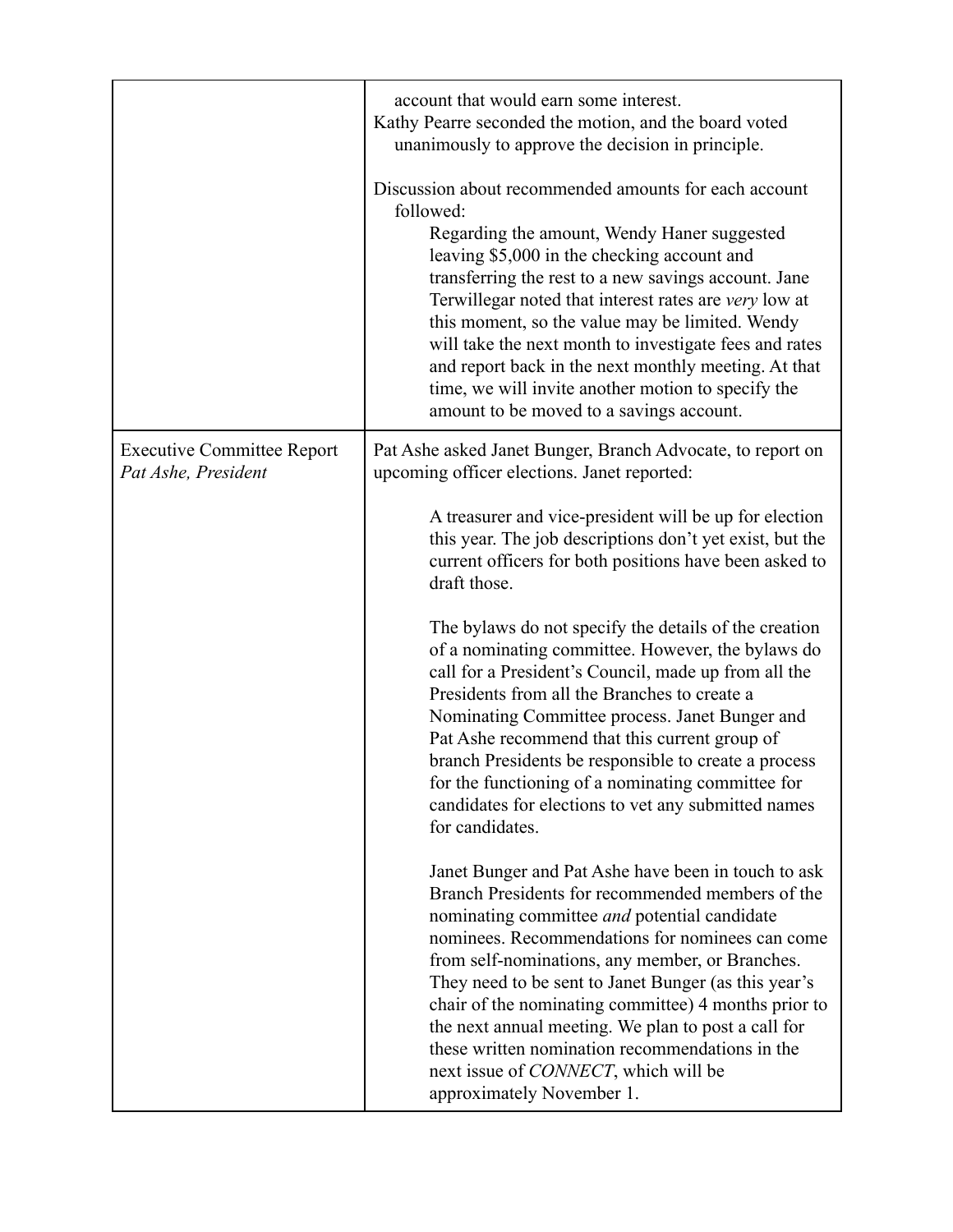| <b>Public Policy Report</b><br>Beverly Larson, Public Policy<br>Chair               | Beverly Larson has been in active communication with the<br>Branch Policy Chairs regarding various public policy<br>issues.                                                                                                                                                                                                                                                                                                        |  |  |  |  |
|-------------------------------------------------------------------------------------|------------------------------------------------------------------------------------------------------------------------------------------------------------------------------------------------------------------------------------------------------------------------------------------------------------------------------------------------------------------------------------------------------------------------------------|--|--|--|--|
|                                                                                     | She held a ZOOM call with eleven Branch Policy Chairs<br>recently that was well-received.                                                                                                                                                                                                                                                                                                                                          |  |  |  |  |
|                                                                                     | The Salisbury Branch hosted a public meeting with their<br>municipal candidate; they reported good turnout and a<br>new member as a result.                                                                                                                                                                                                                                                                                        |  |  |  |  |
|                                                                                     | Melodía Gutiérrez also noted that the <i>Women's Health</i><br><i>Protection Act</i> has passed the US House and is moving<br>on to the Senate. She pointed out that women's<br>reproductive health is an important part of upcoming<br>discussions surrounding promoting new consideration of<br>the ERA.                                                                                                                         |  |  |  |  |
| Program Report<br>Melodía Guitierrez, Programs<br>Chair                             | Melodía Gutiérrez is currently working on finalizing a state<br>program chair survey for distribution and feedback to<br>determine how to most effectively and strategically move<br>forward that meets DEI goals and 5 star goals. She is also<br>working on developing statewide program offerings with<br>Wendy as a helper and consultant. She hopes to have<br>these items distributed and finalized before we meet<br>again. |  |  |  |  |
| <b>STEM Report</b><br>Christi Whitworth, STEM<br>Chair                              | The Greensboro Branch is seeing STEM work come to<br>fruition and will be posting their news to the next issue<br>of CONNECT.                                                                                                                                                                                                                                                                                                      |  |  |  |  |
|                                                                                     | Christi Whitworth has an October 28 meeting scheduled with<br>Branch STEM Chairs, featuring information about the<br>NC Science Olympiad. Her plan is to keep these<br>meetings at quarterly pacing until 2022, with the<br>possibility of moving to monthly meetings.                                                                                                                                                             |  |  |  |  |
| <b>Communications Report</b><br>Kathy Pearre, Acting<br><b>Communications Chair</b> | Kathy Pearre is sending website materials to Keyla, our<br>content manager, weekly. Kathy asks Board Members to<br>send suggested website updates and requests to her.                                                                                                                                                                                                                                                             |  |  |  |  |
|                                                                                     | The Communications Committee continues to support<br>Branches with programming. Kathy reported on which<br>Branches are utilizing the AAUW NC ZOOM account<br>(e.g., ODC, Charlotte, Cape Fear, Asheville, and<br>Greensboro). She continues to encourage Branches to                                                                                                                                                              |  |  |  |  |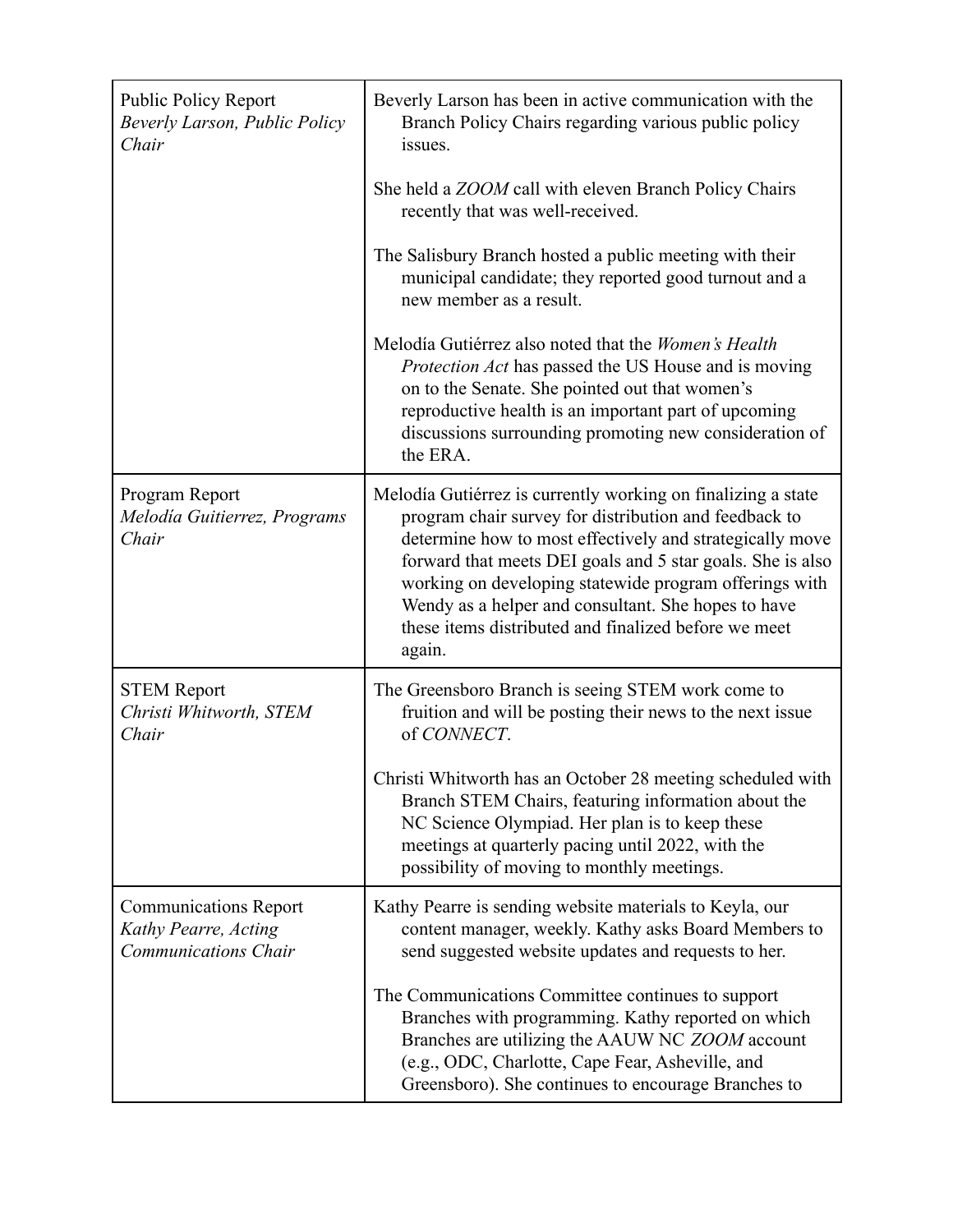|                                                            | reach out to use the <i>ZOOM</i> account for programs and to<br>promote them to the state via CONNECT. She is planning<br>to set up a "Save the Date" section on the main AAUW<br>NC website to help promote events (with weekly<br>updates).<br>Tiffany Jacobs asked if the state-hosted Branch programs are<br>available on video after their meetings. Kathy Pearre said<br>that they're not currently provided, but she is working on<br>setting up a AAUW NC YouTube channel for this<br>purpose for virtual Branch and State programs where the<br>presenters give their permission for the events to be<br>recorded. |
|------------------------------------------------------------|-----------------------------------------------------------------------------------------------------------------------------------------------------------------------------------------------------------------------------------------------------------------------------------------------------------------------------------------------------------------------------------------------------------------------------------------------------------------------------------------------------------------------------------------------------------------------------------------------------------------------------|
| <b>CONNECT</b> Newsletter Report<br>Mary Ann Bents, Editor | Mary Ann shared various statistics from MailChimp (our<br>CONNECT Newsletter distribution platform), industry<br>recommendations for newsletter development, and the<br>current outline for the upcoming November issue of<br>CONNECT (all provided in APPENDIX C).<br>She reports that the industry recommendations for newsletter<br>development are: to include only about 20 lines or 200<br>words; <i>brevity</i> ; effective use of visual breaks; carefully<br>selected images with alt text included (for accessibility<br>and visibility in email previews); consistent frequency<br>and format; and others.       |
|                                                            | Mary Ann Bents shared an outline of the CONNECT<br>Newsletter for November. She is receiving many more<br>items from Branches recently, which is exciting but<br>presents challenges with meeting the recommended<br>newsletter characteristics listed above. For example,<br>fourteen articles are currently planned, divided into three<br>main categories. She invited discussion about potential<br>solutions:                                                                                                                                                                                                          |
|                                                            | Dr. Nicole Sherrill-Jamison recommended moving to<br>a quarterly timeline. The issue of how to advertise<br>Branch and State programs would become an issue if<br>we go to a quarterly format. Mary Ann noted that<br>many of the Branch Programs are planned quickly<br>with little lead time and wouldn't be able to benefit<br>from a quarterly newsletter. One additional<br>suggestion from Dr. Nicole Sherrill-Jamison is to add<br>a separate, weekly email listing events only. Melodía<br>Gutiérrez suggested creating a visual prioritization                                                                     |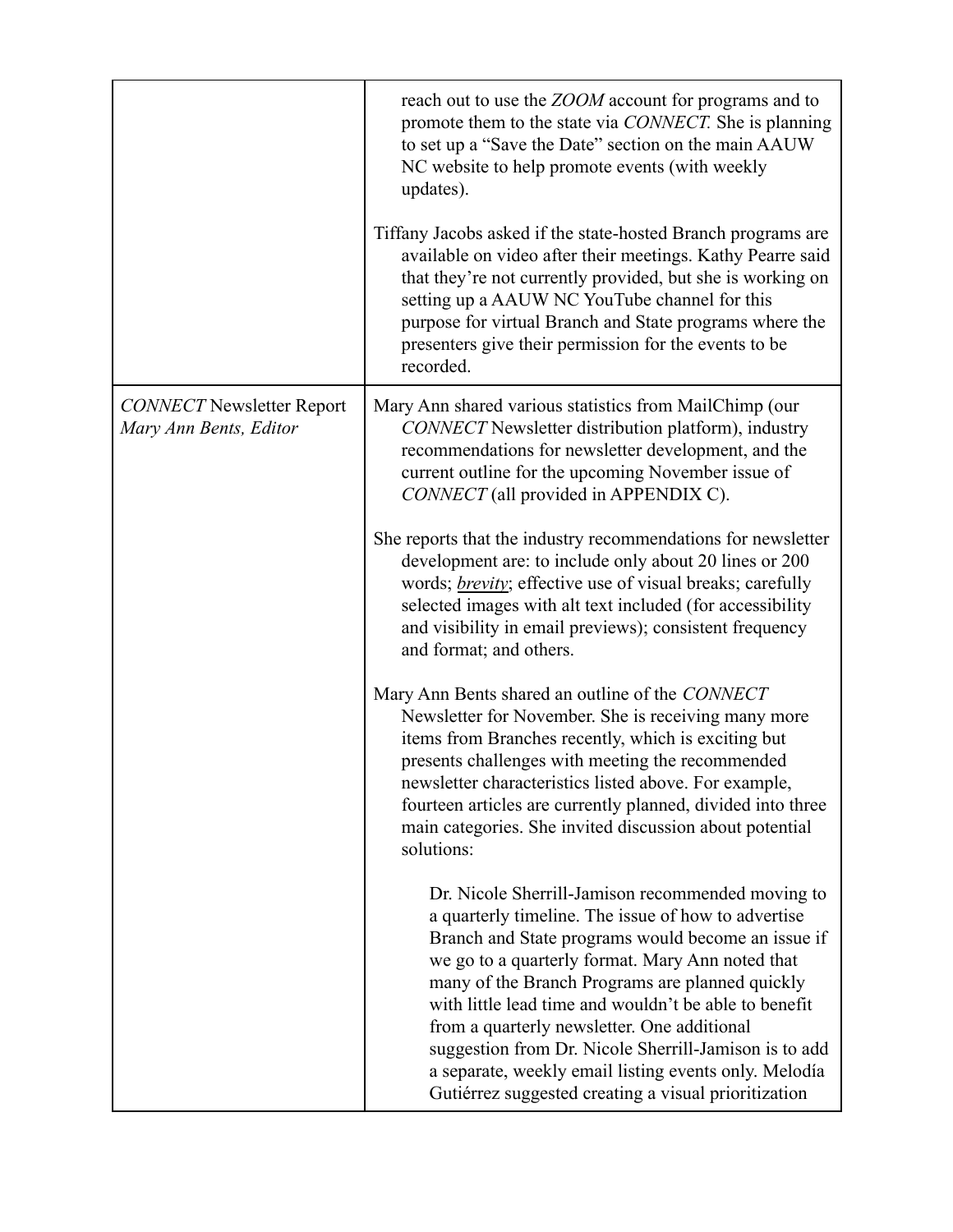|                                                                                   | structure within the CONNECT Newsletter such as<br>"BLUF: Bottom Line Up Front" with other items<br>placed below them as FYI items.                                                                                                                             |  |  |  |
|-----------------------------------------------------------------------------------|-----------------------------------------------------------------------------------------------------------------------------------------------------------------------------------------------------------------------------------------------------------------|--|--|--|
|                                                                                   | Mary Ann also indicated that some Branches are submitting<br>more items than others, so she plans to work with Janet<br>Bunger to encourage the remaining Branches'<br>engagement in posting items in CONNECT.                                                  |  |  |  |
| Diversity Equity and Inclusion<br>(DEI) Report<br>Tiffany Jacobs, Diversity Chair | We are happy to announce that Tiffany Jacobs has agreed to<br>take on the DEI Chair role.                                                                                                                                                                       |  |  |  |
|                                                                                   | Tiffany reports that she has held a passion for equity and<br>justice work since high school. She has experience with<br>Guilford County schools, college students, and adults.<br>She now works for the State for economic development<br>work.                |  |  |  |
|                                                                                   | She notes that she seeks to work closely with others across<br>AAUW NC and will help us to prioritize effective use of<br>the AAUW Diversity Toolkit.                                                                                                           |  |  |  |
|                                                                                   | We welcome Tiffany to this role with much appreciation!!                                                                                                                                                                                                        |  |  |  |
| Board Member Tasks for this<br>Year's Strategic Priorities<br>Pat Ashe, President | Pat Ashe has asked for each Board member to volunteer to<br>work on at least one strategic priority item (see the<br>AAUW NC Board minutes from September 15, 2021 -<br>APPENDIX C - for the list of strategic goals and who<br>was already assigned to tasks). |  |  |  |
|                                                                                   | In addition to those already listed in the September 15<br>minutes:                                                                                                                                                                                             |  |  |  |
|                                                                                   | Dr. Nicole Sherrill-Jamison has offered to lead the<br>procedures manual work, and Mary Ann Bents<br>offered to help her.                                                                                                                                       |  |  |  |
|                                                                                   | Adrienne Stuckey offered to help with University<br>Branch outreach and will contact Janet Bunger to see<br>how she can support this through her Branch<br>Advocate role.                                                                                       |  |  |  |
| Other Business, I                                                                 | Beverly Larson asked about funding opportunities for<br>STEM workshops for Charlotte-Mecklenburg science<br>teachers. The Charlotte branch has some seed money<br>but will need to apply to AAUW NC Mini-Grants for                                             |  |  |  |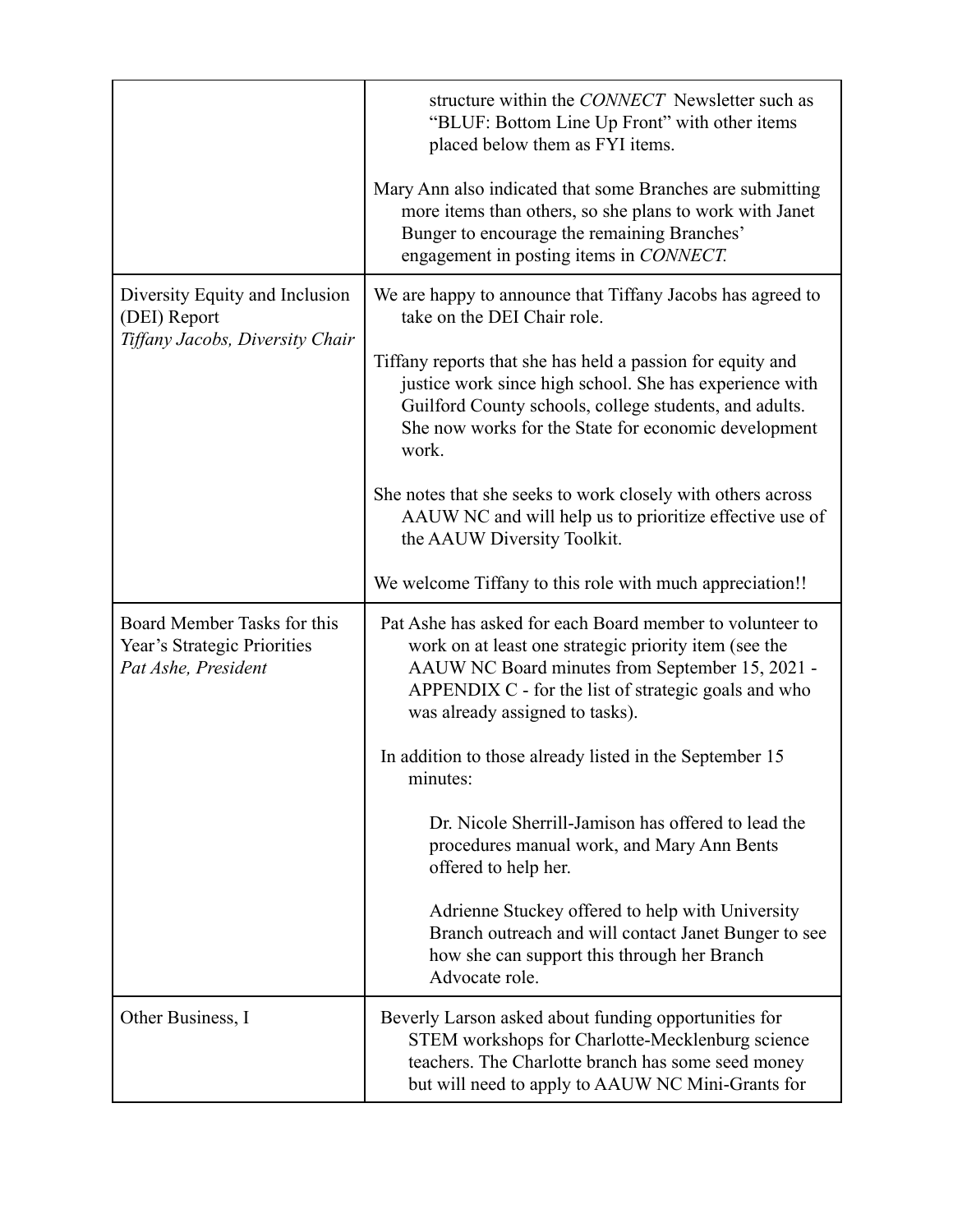|                    | additional support. She asked if there is a deadline and a<br>dollar amount. Jane Terwillegar reports the deadlines<br>are rolling, the dollar amount limit is \$500 per<br>mini-grant, and the submission documents are on the<br>AAUW NC website. |  |
|--------------------|-----------------------------------------------------------------------------------------------------------------------------------------------------------------------------------------------------------------------------------------------------|--|
| Other Business, II | LaToya Gathers has stepped away from the Board. This<br>means we will need another person (not necessarily a<br>Board Member) to facilitate our AAUW NC Facebook<br>account. Melodía Gutiérrez volunteered.                                         |  |
| Next Meeting       | Wednesday, November 17, 2021 at 7pm                                                                                                                                                                                                                 |  |
| Adjournment        | The meeting was adjourned at 8:24 pm                                                                                                                                                                                                                |  |
| Notetaker          | The minutes were prepared and submitted by Adrienne<br>Stuckey, Secretary, AAUW NC.                                                                                                                                                                 |  |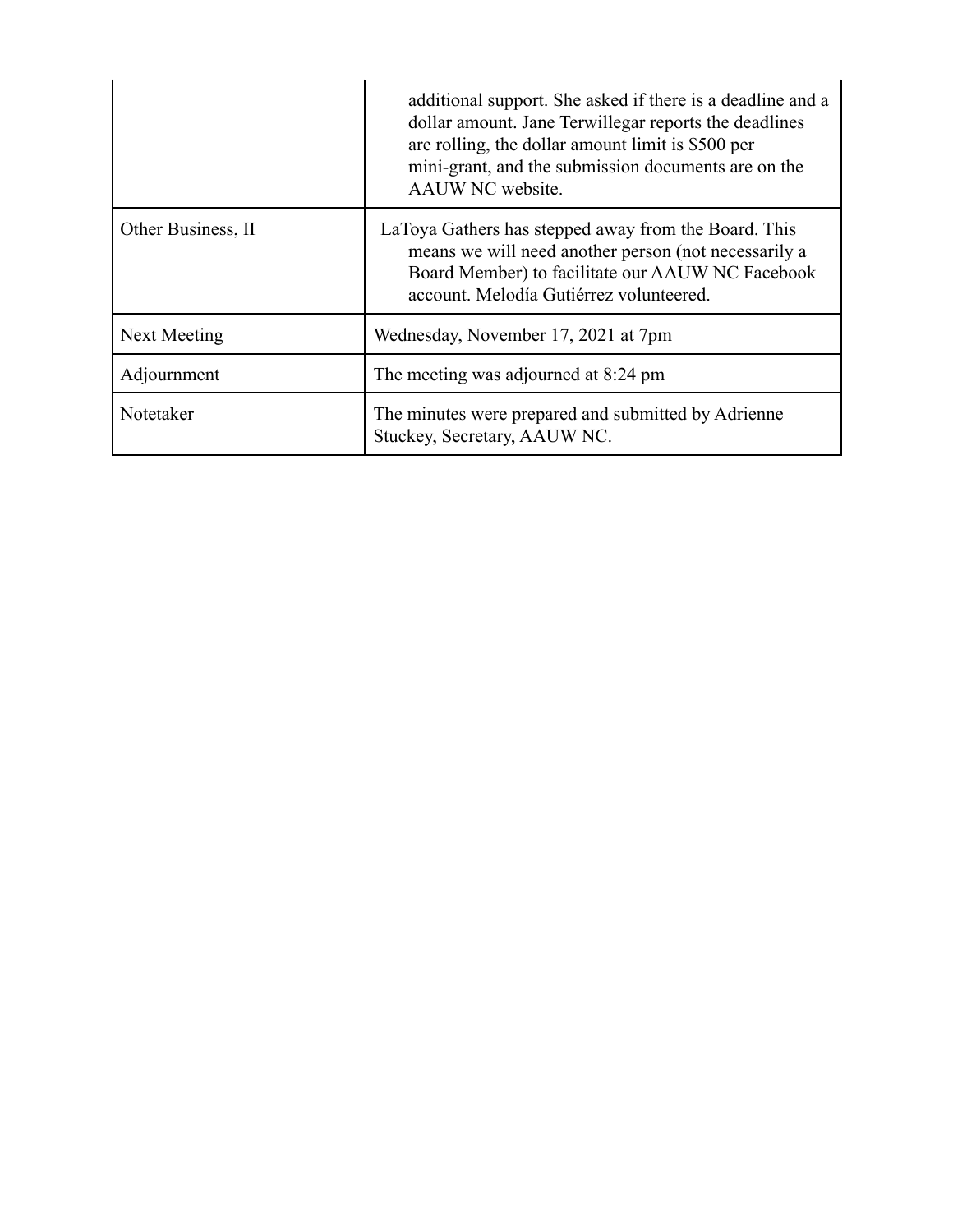#### **APPENDIX A**

#### Board of Directors Meeting October 20, 2021

#### AGENDA

**AAUW Mission:** Advancing gender equity for women and girls through research, education and advocacy

**Strategic Goal of AAUW NC:** To develop program planning, communication, and advocacy to advance the climate for women's equity in North Carolina

- I. Meeting commencement at 7:00 pm via Zoom (Pat Ashe, President)
- II. Minutes of the September 15, 2021 board meeting (Adrienne Stuckey, Secretary)
- III. Treasurer's Report (Wendy Haner, Treasurer)
- IV. Branch Advocate Report (Janet Bunger, Branch Advocate)
- V. Committee Chair Reports
	- a. Executive Committee (Pat Ashe)
	- b. Public Policy (Beverly Larson, Chair)
	- c. Programs (Melodía Gutiérrez, Chair)
	- d. STEM (Christi Whitworth, Chair)
	- e. Communications (Kathy Pearre, Chair)
	- f. *Connect* newsletter (Mary Ann Bents, Editor)
- V. DEI Officer appointment
- VI. Needed board members (or their suggestions for designees) for goals tasks
	- a. Create succession plan (template for doing this is provided by AAUW)
	- b. Procedures Manual development oversight
	- c. Coordinate college/university relationship development with branches that are interested
	- d. 5-Star Program fundraising notifications to branches to increase "Greatest Needs Funds," contributions
- VII. Other Business
- VIII. Adjournment —— Next meeting November 17 at 7:00 pm via Zoom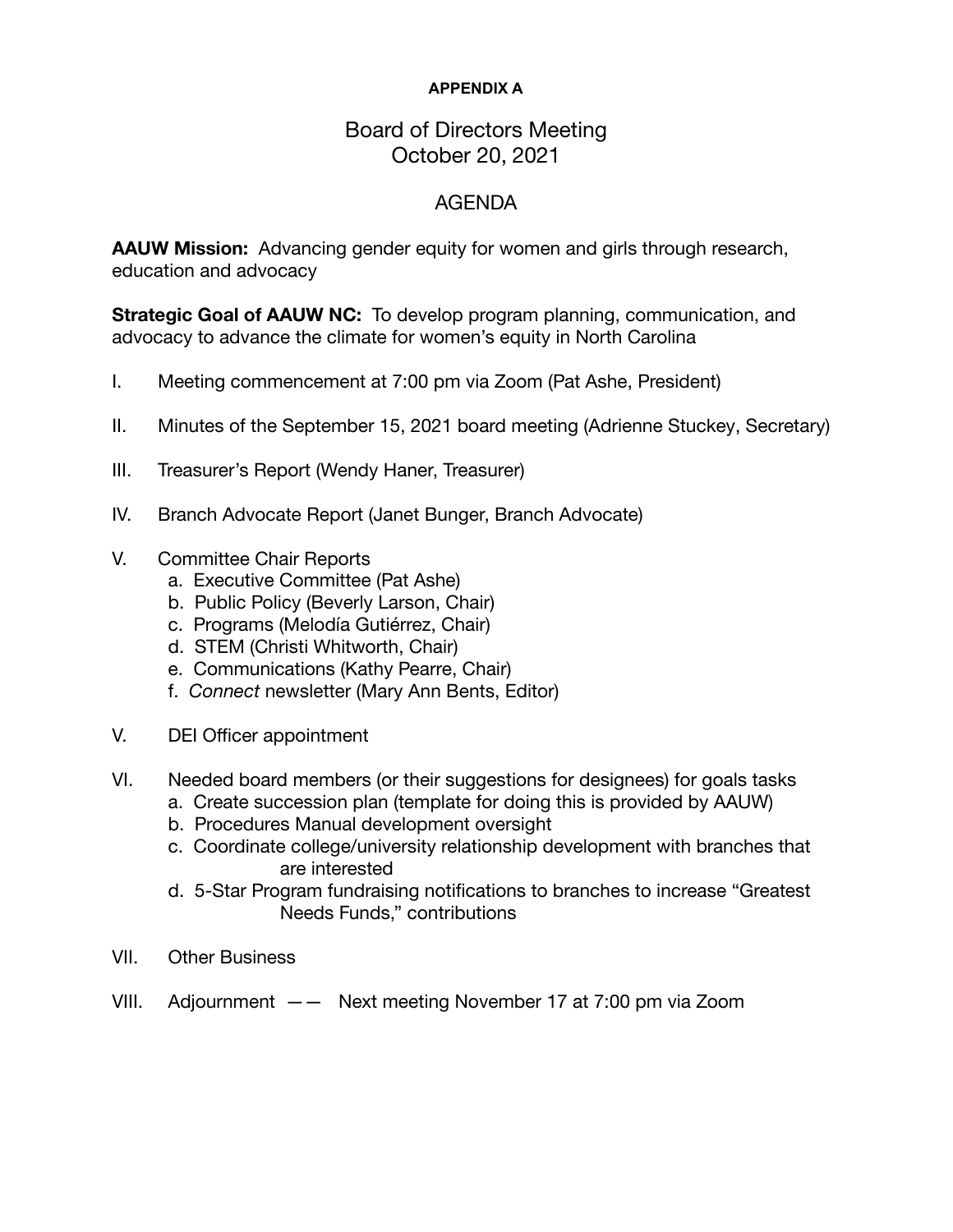#### **APPENDIX B**

Treasurer's Report

 $\mathsf{I}$ 

# **July 1, - October 1, 2021 Transaction History**

|                 | <b>Income</b>                                            |                  |                                                      |  |  |
|-----------------|----------------------------------------------------------|------------------|------------------------------------------------------|--|--|
| <b>Date</b>     |                                                          |                  |                                                      |  |  |
| 7/7/2021 Gaston |                                                          |                  | \$132.00 12 members                                  |  |  |
|                 | 7/16/2021 MPP Dues                                       |                  | \$1,694.00 154 members                               |  |  |
|                 | 8/5/2021 MPP Dues                                        |                  | \$671.00 61 members                                  |  |  |
|                 | 9/9/2021 Jacksonville                                    |                  | \$11.00 1 member                                     |  |  |
|                 | 9/15/2021 MPP Dues                                       | \$418.00         | 38 members                                           |  |  |
|                 |                                                          | <b>Donations</b> |                                                      |  |  |
|                 | Donation from B.Ann Vance<br>7/27/2021 Greensboro branch | \$11.00          | 1 member                                             |  |  |
|                 | <b>Total Income</b>                                      | \$2,937.00       |                                                      |  |  |
| <b>Expenses</b> |                                                          |                  |                                                      |  |  |
| 7/6/2021        | Dream Host                                               |                  | \$15.99 Communication expense (renewed website name) |  |  |
|                 | 7/29/2021 Keyla Ferretiz                                 |                  | \$75.00 Communication expense Web designer           |  |  |
|                 | 7/31/2021 Google Workspace July 13-31                    |                  | \$11.03 Communication expense (storage)              |  |  |
| 8/5/2021        | Dream Host                                               |                  | \$15.99 Communication expense (renewed website name) |  |  |
| 9/9/2021 1-30   | Google Workspace August                                  |                  | \$18.00 Communication expense (storage)              |  |  |
|                 | 9/26/2021 Dream Host                                     |                  | \$15.99 Communication expense (renewed website name) |  |  |
|                 | 9/27/2021 Dream Host                                     |                  | \$155.88 Communication expense (yearly renewal fee)  |  |  |
|                 | 10/1/2021 Keyal Ferretiz                                 |                  | \$75.00 Communication expense Web designer           |  |  |
|                 | 10/1/2021 Google Workspace Sept 1-30                     |                  | \$18.00 Communication expense (storage)              |  |  |
|                 | <b>Total Expense</b>                                     | \$400.88         |                                                      |  |  |
|                 | As of 10/1/21                                            |                  |                                                      |  |  |
|                 | <b>Checking Account</b>                                  |                  |                                                      |  |  |
|                 | <b>Balance</b>                                           | \$27,174.93      |                                                      |  |  |
|                 | <b>Savings Account</b>                                   |                  |                                                      |  |  |
|                 | <b>Balance</b>                                           | \$10,346.39      |                                                      |  |  |
|                 | <b>Grand Total</b>                                       | \$37,521.32      |                                                      |  |  |
|                 |                                                          |                  |                                                      |  |  |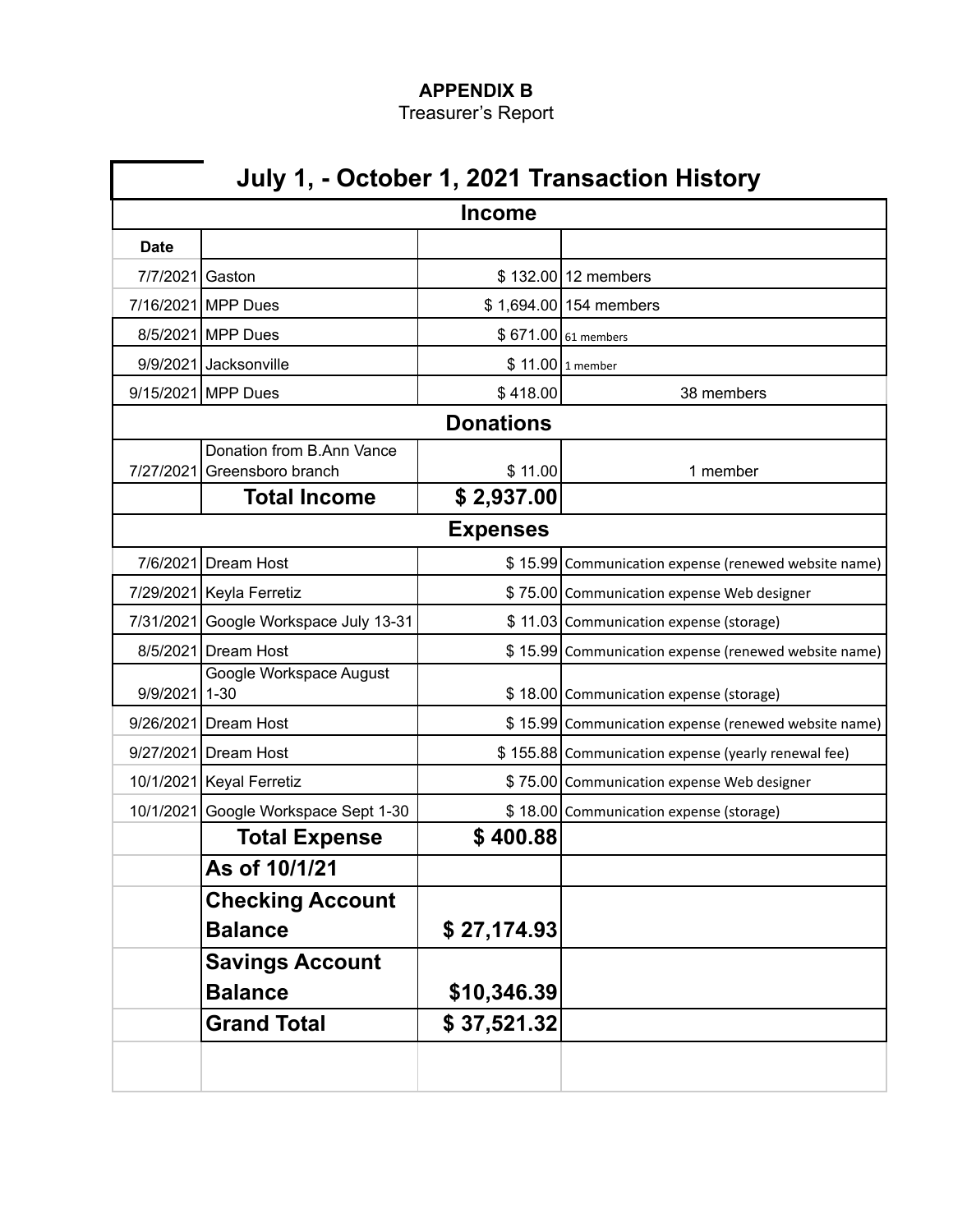| <b>Membership from April 1 to October 1, 2021</b> |                                             |               |                        |  |  |  |
|---------------------------------------------------|---------------------------------------------|---------------|------------------------|--|--|--|
| <b>Date</b>                                       | Location                                    | <b>Amount</b> | <b>Members</b>         |  |  |  |
| 4/15/2021 MPP                                     |                                             |               | \$198.00 11 members    |  |  |  |
| 5/17/2021 MPP                                     |                                             |               | \$374.00 34 members    |  |  |  |
| 6/4/2021 Brevard                                  |                                             |               | \$11.00 1 member       |  |  |  |
|                                                   | 6/14/2021 Jacksonville<br>\$88.00 8 members |               |                        |  |  |  |
| 6/17/2021 MPP                                     |                                             |               | \$2,255.00 205 members |  |  |  |
| 6/28/2021(1)                                      | Salisbury (4) and Jacksonville              |               | \$66.00 6 members      |  |  |  |
| 7/7/2021 Gaston                                   |                                             |               | \$132.00 12 members    |  |  |  |
| 7/16/2021 MPP                                     |                                             |               | \$1,694.00 154 members |  |  |  |
| 8/18/2021 MPP                                     |                                             |               | \$671.00 61 members    |  |  |  |
|                                                   | 9/9/2021 Jacksonville                       |               | \$11.00 1 member       |  |  |  |
| 9/15/2021 MPP                                     |                                             |               | \$418.00 38 members    |  |  |  |
|                                                   | Total                                       | \$5,918.00    | 493                    |  |  |  |

650 projected members for 2021-2022 need 157 more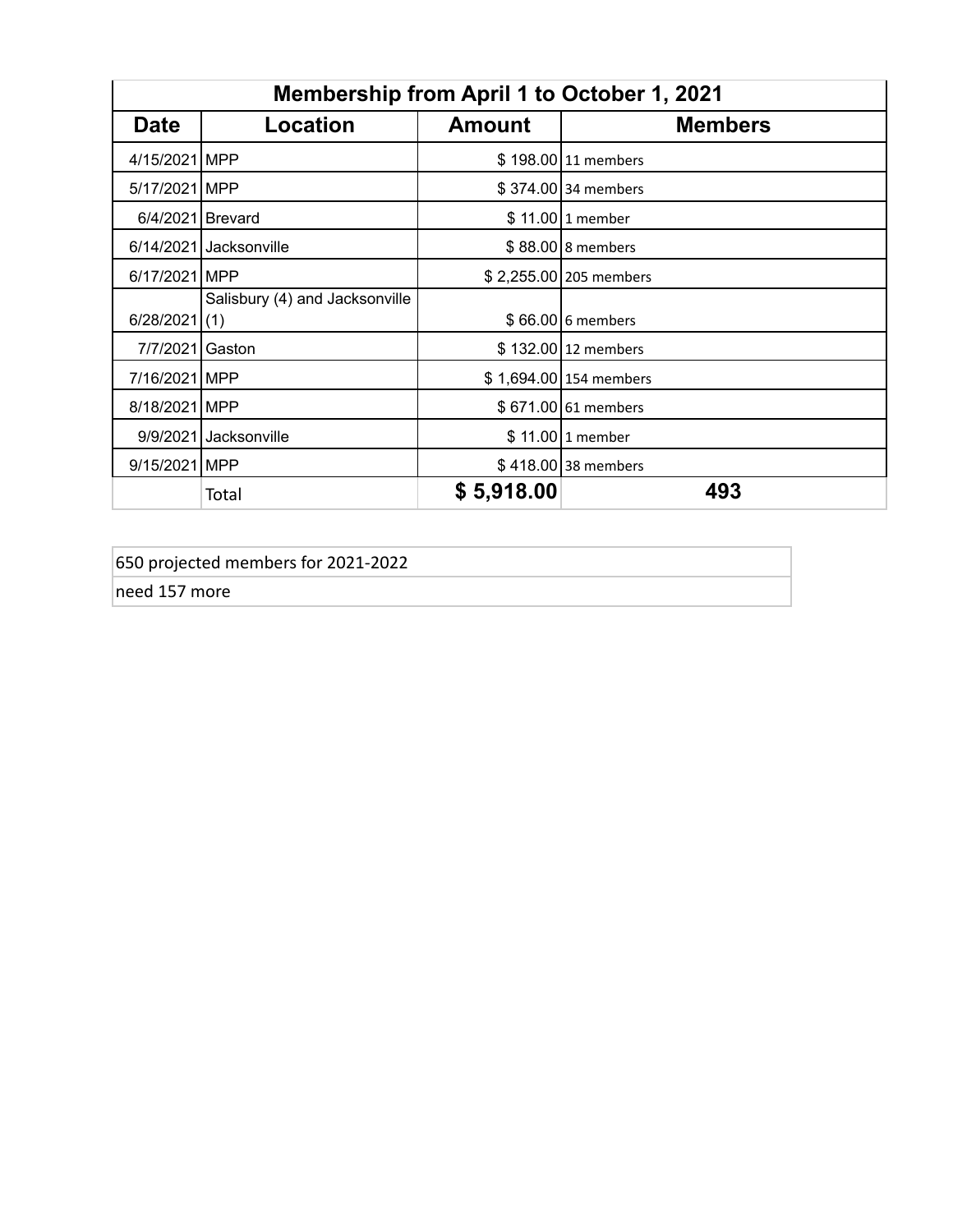#### **APPENDIX C**

AAUW *CONNECT* Newsletter Recent Statistics & "Industry Recommendations"

#### **Basic Information About Newsletters and AAUW CONNECT Newsletter Data for Oct 20, 2021 Board Meeting**

### **How long should an e-newsletter be?**

- **●** Research: most people will only spend about a minute on reading a document; translates to about 20 lines or about 200 words
- **●** It depends on: frequency, format and subject matter, audience

## **Some Newsletter Best Practices**

- **● Formatting**
	- **o** Short words, short sentences, and short paragraphs
	- **o** Break things up with headings and subheadings
	- o Use large typeface for all the text in the email message (not too large for mobile device use)
	- o Use various colors and fonts
	- o Use unique labels for links
- **● Images**
	- **o** Use images to break up your newsletter
	- **o** Limit size of images
	- **o** Use a couple images to visually support the text
	- o Use alternative text for the images (and content embedded in images) in your email newsletter; needed when image display is turned off or needed for accessibility

# **● Think mobile**

- o Design content for viewing across multiple screens and devices
- o Use single-column design
- o Use call-to-action buttons that are big enough to tap with a finger

### ● **Send your email newsletters consistently** (timeframe and frequency)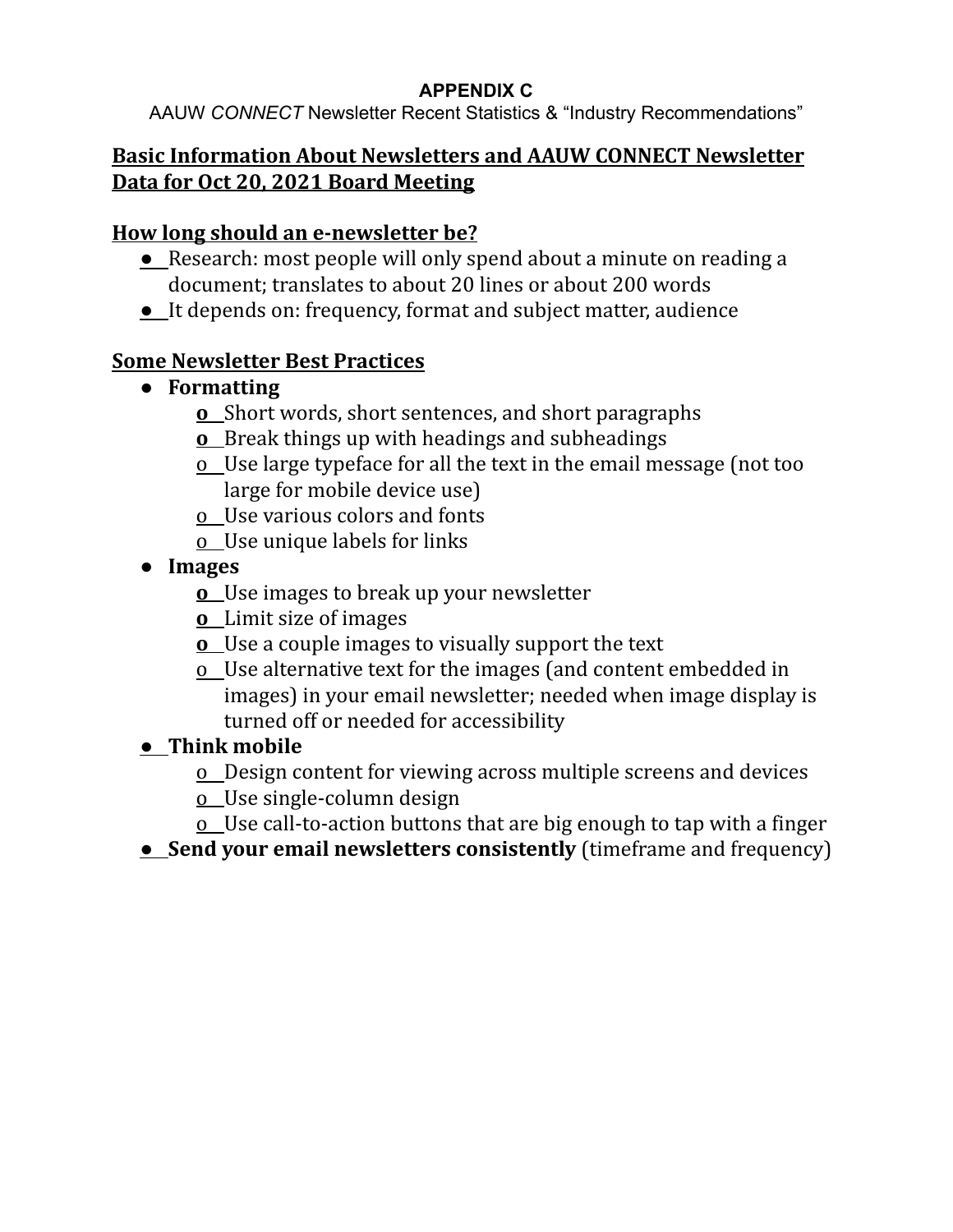#### AAUW CONNECT Newsletter Reports and Statistics

| Newsletter Issue                                                                           | <b>Recipients</b> | <u>Opens</u> | Clicks    | <b>Bounced</b> | Unsubscribed |
|--------------------------------------------------------------------------------------------|-------------------|--------------|-----------|----------------|--------------|
| <b>CONNECT AAUWNC</b>                                                                      | 1232              | 369          | 18        | 8              |              |
| Newsletter - October 2021;                                                                 |                   | $(30.1\%)$   | $(1.5\%)$ |                |              |
| sent $10/2/21$                                                                             |                   |              |           |                |              |
| <b>CONNECT AAUW</b>                                                                        | 1238              | 368          | 7         | 6              | 2            |
| Newsletter - September                                                                     |                   | $(29.9\%)$   | $(.6\%)$  |                |              |
| 2021; sent 9/1/21                                                                          |                   |              |           |                |              |
| <b>CONNECT AAUW</b>                                                                        | 1240              | 384          | 11        | 11             | 3            |
| Newsletter - August 2021;                                                                  |                   | $(31.2\%)$   | $(.9\%)$  |                |              |
| sent 8/4/21                                                                                |                   |              |           |                |              |
| CONNECT AAUW Newsletter - July 2021 Note: there was a technical problem with this issue in |                   |              |           |                |              |
| MailChimp; reposted so that newsletter could be linked to website; stats not available     |                   |              |           |                |              |
| <b>CONNECT Extra News - June</b>                                                           | 1248              | 419          | 33        | 2              | 4            |
| 16 2021 - In Memory of                                                                     |                   | $(33.6\%)$   | $(2.6\%)$ |                |              |
| Members; sent 6/16/21                                                                      |                   |              |           |                |              |
| CONNECT June 2021 -                                                                        | 1249              | 366          | 19        | 3              | $\Omega$     |
| AAUW of North Carolina;                                                                    |                   | $(29.4\%)$   | $(1.5\%)$ |                |              |
| sent $6/1/21$                                                                              |                   |              |           |                |              |

MailChimp CONNECT Newsletter Audience group: AAUW NC Communications

- As of 10/20/21: This audience has 1,504 contacts. 1,231 of them are subscribers. (Note: MailChimp shows that this audience group has 1,751 records – not clear why this is larger than the number of contacts; needs further review)
- A contact is a person you send messages to through any marketing channel. ... A subscriber is a person who opted to receive communications or belongs to a particular channel.
- *● Only the subscribed addresses receive the CONNECT newsletters.*

#### MailChimp Campaign (Newsletter messages) Reports - Extra Info Provided

- Unsubscribed addresses
- Details about Bounced message delivery
	- o Soft Bounce: Soft bounces typically indicate a temporary delivery issue and are handled differently than hard bounces by Mailchimp. When an email address soft bounces, it will immediately display as a soft bounce in the campaign report. If an email address continues to soft bounce in additional campaigns, the address will eventually be considered a hard bounce and cleaned from your audience.
	- o Hard Bounce: A hard bounce indicates a permanent reason an email cannot be delivered. In most cases, bounced email addresses are cleaned from your audience automatically and immediately. Cleaned addresses will be excluded from all future campaign sends.
- Links Clicked URLs and # of clicks